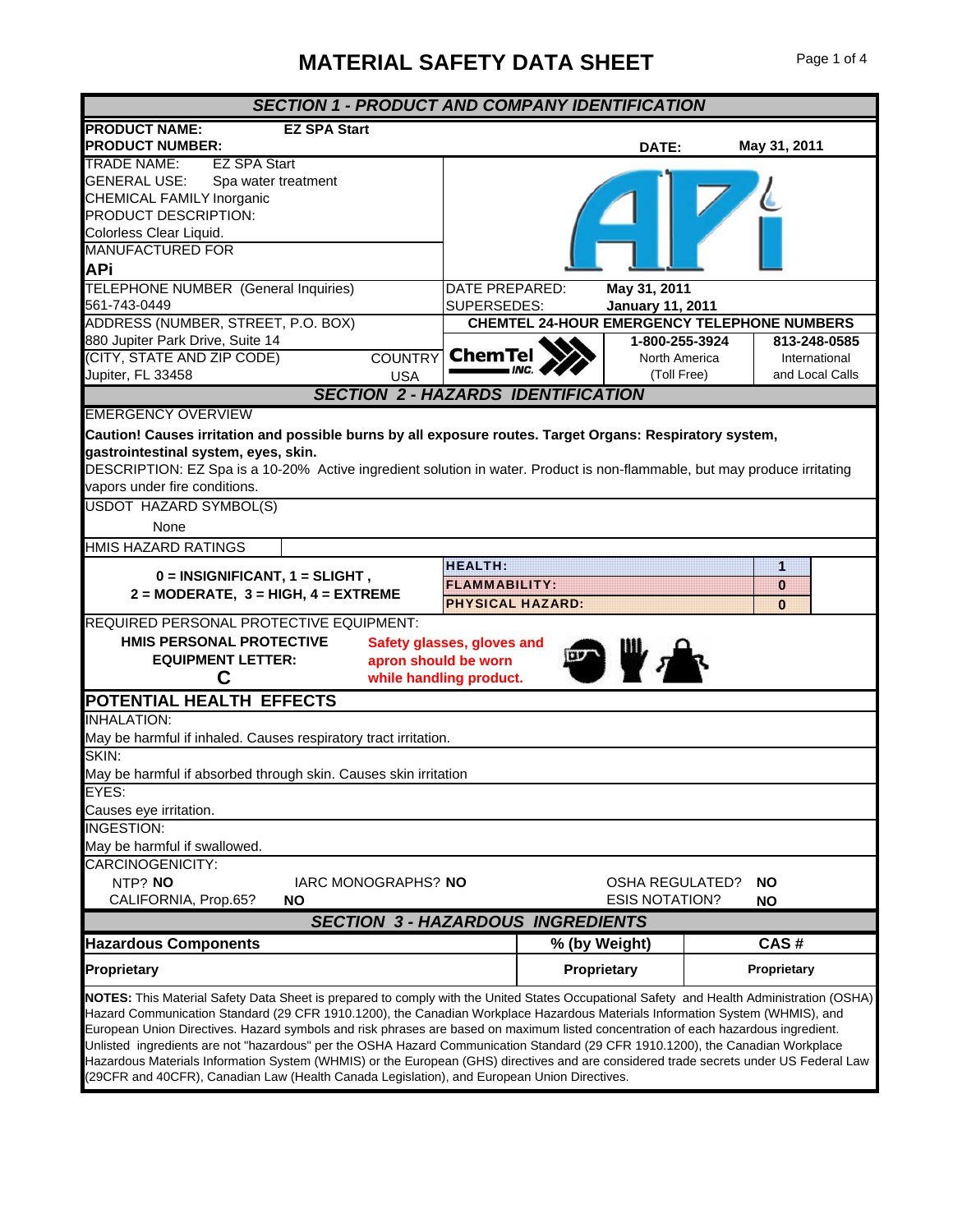## **MATERIAL SAFETY DATA SHEET** Page 2 of 4

| <b>PRODUCT NAME:</b><br><b>PRODUCT NUMBER:</b>                                                                                                                   | <b>EZ SPA Start</b>                                                                 |                                                                                                                            | DATE: | May 31, 2011                                                  |
|------------------------------------------------------------------------------------------------------------------------------------------------------------------|-------------------------------------------------------------------------------------|----------------------------------------------------------------------------------------------------------------------------|-------|---------------------------------------------------------------|
|                                                                                                                                                                  |                                                                                     | <b>SECTION 4 - FIRST AID MEASURES</b>                                                                                      |       |                                                               |
| <b>INHALATION:</b>                                                                                                                                               |                                                                                     |                                                                                                                            |       |                                                               |
|                                                                                                                                                                  |                                                                                     | Remove victim to fresh air. Seek medical attention if breathing remains difficult.                                         |       |                                                               |
| EYES:                                                                                                                                                            |                                                                                     |                                                                                                                            |       |                                                               |
| attention if irritation persists.                                                                                                                                |                                                                                     | Remove contact lenses if possible. Immediately flush eyes with copious amounts of potable water for 15 min. Seek medical   |       |                                                               |
| SKIN:                                                                                                                                                            |                                                                                     |                                                                                                                            |       |                                                               |
| Wash material off skin with copious amounts of soap and water.                                                                                                   |                                                                                     |                                                                                                                            |       |                                                               |
| <b>INGESTION:</b>                                                                                                                                                |                                                                                     |                                                                                                                            |       |                                                               |
|                                                                                                                                                                  |                                                                                     | Do not induce vomiting. Get medical aid immediately. Call a poison control center.                                         |       |                                                               |
|                                                                                                                                                                  |                                                                                     | <b>SECTION 5 - FIRE FIGHTING MEASURES</b>                                                                                  |       |                                                               |
| <b>GENERAL HAZARDS:</b>                                                                                                                                          |                                                                                     |                                                                                                                            |       |                                                               |
| (approved or equivalent), and full protective gear.                                                                                                              |                                                                                     | As in any fire, wear a self-contained breathing apparatus in pressure-demand, MSHA/NIOSH                                   |       |                                                               |
| <b>EXTINGUISHING MEDIA:</b>                                                                                                                                      |                                                                                     |                                                                                                                            |       |                                                               |
| Use water spray, dry chemical, carbon dioxide, or chemical foam.                                                                                                 |                                                                                     |                                                                                                                            |       |                                                               |
| <b>FIRE FIGHTING PROCEDURES:</b>                                                                                                                                 |                                                                                     |                                                                                                                            |       |                                                               |
| Not flammable or combustible.                                                                                                                                    |                                                                                     |                                                                                                                            |       |                                                               |
| UNUSUAL FIRE AND EXPLOSION HAZARDS:                                                                                                                              |                                                                                     |                                                                                                                            |       |                                                               |
| None.                                                                                                                                                            |                                                                                     |                                                                                                                            |       |                                                               |
| HAZARDOUS COMBUSTION PRODUCTS:                                                                                                                                   |                                                                                     |                                                                                                                            |       |                                                               |
|                                                                                                                                                                  |                                                                                     | Aluminum oxides, Aluminum Chlorides. May emit noxious fumes under fire conditions.                                         |       |                                                               |
|                                                                                                                                                                  |                                                                                     | <b>SECTION 6 - ACCIDENTAL RELEASE MEASURES</b>                                                                             |       |                                                               |
| STEPS TO BE TAKEN IN CASE MATERIAL IS RELEASED OR SPILLED:                                                                                                       |                                                                                     |                                                                                                                            |       |                                                               |
| Use proper personal protective equipment as indicated in Section 8.                                                                                              |                                                                                     |                                                                                                                            |       |                                                               |
|                                                                                                                                                                  |                                                                                     | Spills/Leaks: Vacuum or mop up material and place into a suitable disposal container.                                      |       |                                                               |
|                                                                                                                                                                  |                                                                                     | Avoid generating dusty conditions from dried product. Provide ventilation. Do not let this chemical enter the environment. |       |                                                               |
|                                                                                                                                                                  |                                                                                     | <b>SECTION 7-HANDLING AND STORAGE</b>                                                                                      |       |                                                               |
| PRECAUTIONS TO BE TAKEN IN HANDLING AND STORAGE:                                                                                                                 |                                                                                     |                                                                                                                            |       |                                                               |
| Handling: Do not get in eyes, on skin, or on clothing. Do not ingest or inhale.<br>Storage: Store in a cool, dry place. Store in a tightly closed container.     |                                                                                     |                                                                                                                            |       |                                                               |
| <b>SECTION 8 - EXPOSURE CONTROLS / PERSONAL PROTECTION</b>                                                                                                       |                                                                                     |                                                                                                                            |       |                                                               |
| <b>Hazardous Components</b>                                                                                                                                      | CAS #                                                                               | <b>ACGIH Exposure Limits</b><br>(mg/m3 unless otherwise noted)                                                             |       | <b>OSHA Exposure Limits</b><br>(mg/m3 unless otherwise noted) |
| Proprietary                                                                                                                                                      | Proprietary                                                                         | <b>NE</b>                                                                                                                  |       | <b>NE</b>                                                     |
| PERSONAL PROTECTION                                                                                                                                              |                                                                                     |                                                                                                                            |       |                                                               |
| <b>RESPIRATORY PROTECTION:</b>                                                                                                                                   |                                                                                     |                                                                                                                            |       |                                                               |
| Give adequate ventilation to the premises where the product is stored and/or handled. Wear a dust mask if removing dried<br>product generating dusty conditions. |                                                                                     |                                                                                                                            |       |                                                               |
| <b>PROTECTIVE GLOVES:</b>                                                                                                                                        |                                                                                     |                                                                                                                            |       |                                                               |
| Use any impermeable gloves to protect hands from skin contact with this product.                                                                                 |                                                                                     |                                                                                                                            |       |                                                               |
| <b>EYE PROTECTION:</b>                                                                                                                                           |                                                                                     |                                                                                                                            |       |                                                               |
|                                                                                                                                                                  | Wear safety glasses with splash protective side shields or chemical safety goggles. |                                                                                                                            |       |                                                               |
| OTHER PROTECTIVE CLOTHING OR EQUIPMENT:                                                                                                                          |                                                                                     |                                                                                                                            |       |                                                               |
| Not needed for normal use.                                                                                                                                       |                                                                                     |                                                                                                                            |       |                                                               |
| WORK / HYGIENIC PRACTICES:<br>Use good personal hygiene, washing exposed areas of skin several times daily before eating drinking, smoking or using restroom     |                                                                                     |                                                                                                                            |       |                                                               |
| facilities. Launder contaminated clothing before re-use.                                                                                                         |                                                                                     |                                                                                                                            |       |                                                               |
|                                                                                                                                                                  |                                                                                     |                                                                                                                            |       |                                                               |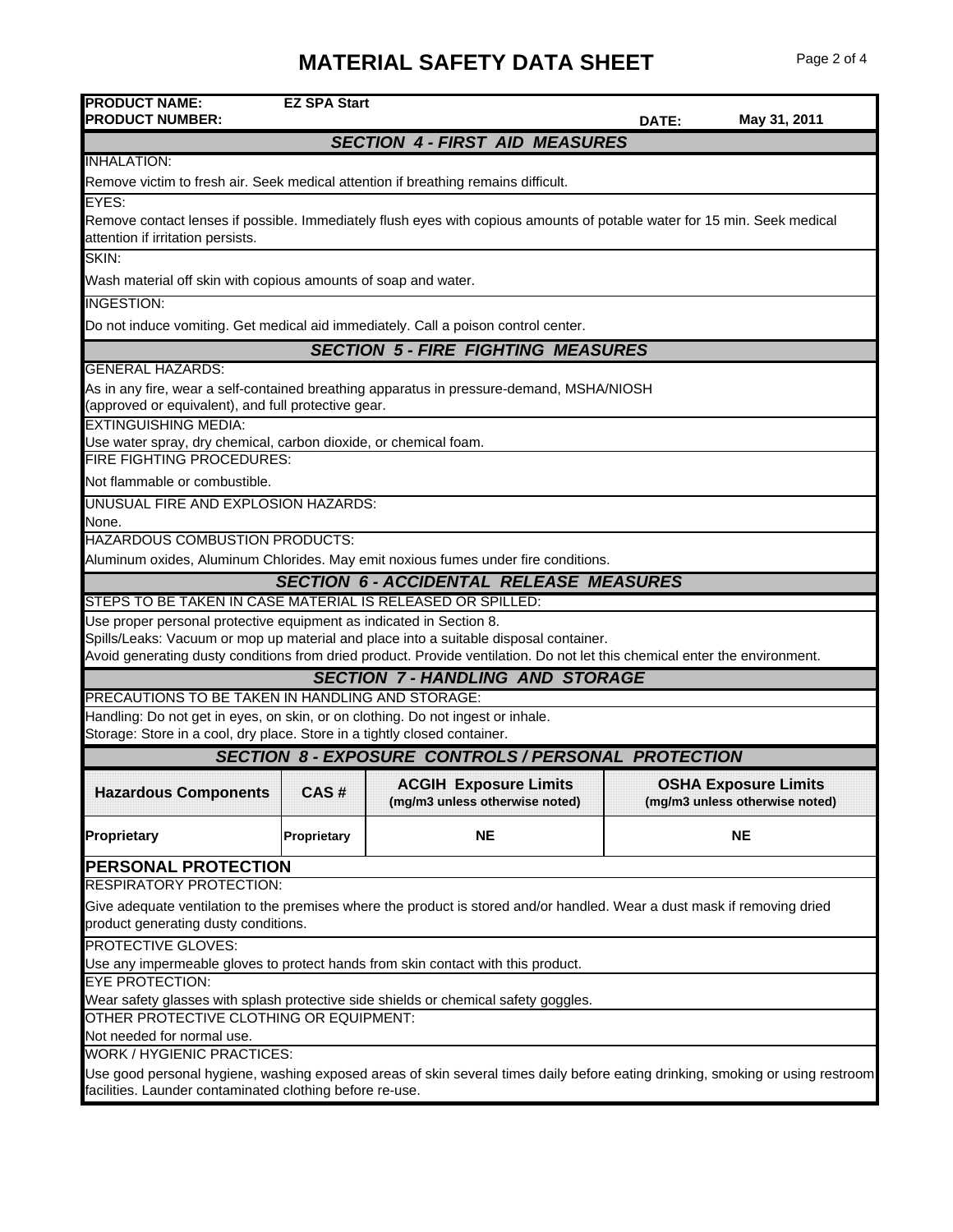| <b>PRODUCT NAME:</b><br><b>PRODUCT NUMBER:</b>                                     | <b>EZ SPA Start</b>                                   |                                                                                                                                                                                                                                                        | DATE: | May 31, 2011                                                                   |
|------------------------------------------------------------------------------------|-------------------------------------------------------|--------------------------------------------------------------------------------------------------------------------------------------------------------------------------------------------------------------------------------------------------------|-------|--------------------------------------------------------------------------------|
|                                                                                    |                                                       | <b>SECTION 9- PHYSICAL AND CHEMICAL PROPERTIES</b>                                                                                                                                                                                                     |       |                                                                                |
| <b>APPEARANCE AND ODOR</b>                                                         |                                                       | <b>VAPOR PRESSURE</b>                                                                                                                                                                                                                                  |       |                                                                                |
| Colorless, clear liquid.                                                           |                                                       | <b>NA</b>                                                                                                                                                                                                                                              |       |                                                                                |
| рH                                                                                 |                                                       | SPECIFIC GRAVITY (WATER = 1)                                                                                                                                                                                                                           |       |                                                                                |
| 4.2 - 4.6 (15% @ 25°C)                                                             |                                                       | 1.33 @ 25°C                                                                                                                                                                                                                                            |       |                                                                                |
| <b>MELTING POINT</b>                                                               |                                                       | <b>SOLUBILITY IN WATER</b>                                                                                                                                                                                                                             |       |                                                                                |
| NΕ                                                                                 |                                                       | Soluble                                                                                                                                                                                                                                                |       |                                                                                |
| <b>FLASH POINT</b>                                                                 |                                                       | <b>VISCOSITY</b>                                                                                                                                                                                                                                       |       |                                                                                |
| None                                                                               |                                                       | NA.                                                                                                                                                                                                                                                    |       |                                                                                |
| <b>FLAMMABLE LIMITS</b>                                                            |                                                       | VAPOR DENSITY (AIR = 1)                                                                                                                                                                                                                                |       |                                                                                |
| LEL: None<br><b>AUTOIGNITION TEMPERATURE</b>                                       | UEL: None                                             | ΝA                                                                                                                                                                                                                                                     |       |                                                                                |
| ΝA                                                                                 |                                                       | EVAPORATION RATE (WATER = 1)                                                                                                                                                                                                                           |       |                                                                                |
| VOLATILE ORGANIC COMPOUND (VOC) INFORMATION                                        |                                                       | NА                                                                                                                                                                                                                                                     |       |                                                                                |
| ΝA                                                                                 |                                                       |                                                                                                                                                                                                                                                        |       |                                                                                |
|                                                                                    |                                                       | <b>SECTION 10 - STABILITY AND REACTIVITY</b>                                                                                                                                                                                                           |       |                                                                                |
| <b>STABILITY</b>                                                                   |                                                       | <b>CONDITIONS TO AVOID:</b>                                                                                                                                                                                                                            |       |                                                                                |
| Stable.                                                                            |                                                       | Oxidizing materials and direct sunlight for periods.                                                                                                                                                                                                   |       |                                                                                |
| INCOMPATIBILITY (MATERIALS TO AVOID):                                              |                                                       |                                                                                                                                                                                                                                                        |       |                                                                                |
| Oxidizing materials and direct sunlight for periods.                               |                                                       |                                                                                                                                                                                                                                                        |       |                                                                                |
| HAZARDOUS DECOMPOSITION OR BYPRODUCTS:                                             |                                                       |                                                                                                                                                                                                                                                        |       |                                                                                |
| Aluminum oxides, Aluminum Chlorides. May emit noxious fumes under fire conditions. |                                                       |                                                                                                                                                                                                                                                        |       |                                                                                |
| HAZARDOUS POLYMERIZATION:                                                          |                                                       | CONDITIONS TO AVOID:                                                                                                                                                                                                                                   |       |                                                                                |
| Will not occur.                                                                    |                                                       | None related to polymerization.                                                                                                                                                                                                                        |       |                                                                                |
|                                                                                    |                                                       | <b>SECTION 11 - TOXICOLOGICAL INFORMATION</b>                                                                                                                                                                                                          |       |                                                                                |
|                                                                                    |                                                       | <b>Complete Product</b>                                                                                                                                                                                                                                |       |                                                                                |
| Oral LD <sub>50</sub>                                                              | Product is likely to be a gastro-intestinal irritant. |                                                                                                                                                                                                                                                        |       |                                                                                |
| Dermal LD <sub>50</sub>                                                            | Product is irritating by contact with skin.           |                                                                                                                                                                                                                                                        |       |                                                                                |
| Inhalation LC <sub>50</sub>                                                        |                                                       | Not known - product is an irritant to the respiratory tract.                                                                                                                                                                                           |       |                                                                                |
| <b>Irritation</b>                                                                  |                                                       | Severe irritant to eyes moderate irritant to respiratory tract and to skin.                                                                                                                                                                            |       |                                                                                |
|                                                                                    |                                                       | <b>Product Components</b>                                                                                                                                                                                                                              |       |                                                                                |
| <b>Hazardous Components</b>                                                        | CAS#                                                  | <b>LD50 of Ingredient</b><br>(Oral, Rat - unless otherwise specified)                                                                                                                                                                                  |       | <b>LC50 of Ingredient</b><br>(Inhalation, Rat - unless otherwise<br>specified) |
| Proprietary                                                                        | Proprietary                                           | 3311 mg/kg                                                                                                                                                                                                                                             |       | NE                                                                             |
|                                                                                    |                                                       | <b>SECTION 12 - ECOLOGICAL INFORMATION</b>                                                                                                                                                                                                             |       |                                                                                |
| Do not empty into drains.                                                          |                                                       |                                                                                                                                                                                                                                                        |       |                                                                                |
|                                                                                    |                                                       | <b>SECTION 13 - DISPOSAL CONSIDERATIONS</b>                                                                                                                                                                                                            |       |                                                                                |
| WASTE DISPOSAL METHOD:                                                             |                                                       |                                                                                                                                                                                                                                                        |       |                                                                                |
| Dispose of in a manner consistent with federal, state, and local regulations.      |                                                       |                                                                                                                                                                                                                                                        |       |                                                                                |
|                                                                                    |                                                       | <b>SECTION 14 - TRANSPORT INFORMATION</b>                                                                                                                                                                                                              |       |                                                                                |
| PROPER SHIPPING NAME:                                                              | <b>None</b>                                           |                                                                                                                                                                                                                                                        |       |                                                                                |
| DOT HAZARD CLASS / Pack Group: None                                                |                                                       | IATA HAZARD CLASS / Pack Group:                                                                                                                                                                                                                        |       | <b>None</b>                                                                    |
| 49CFR, IMDG, IATA<br>REFERENCE:                                                    |                                                       | IMDG HAZARD CLASS: None                                                                                                                                                                                                                                |       |                                                                                |
| UN / NA IDENTIFICATION NUMBER:                                                     | <b>None</b>                                           | UN TDG Class / Pack Group:                                                                                                                                                                                                                             |       | <b>None</b>                                                                    |
| LABEL:<br>None                                                                     |                                                       |                                                                                                                                                                                                                                                        |       |                                                                                |
| <b>HAZARD SYMBOLS:</b>                                                             | <b>None</b>                                           |                                                                                                                                                                                                                                                        |       |                                                                                |
| specific container sizes, packaging materials and methods of shipping.             |                                                       | Note: Transportation information provided is for reference only. Client is urged to consult CFR 49 parts 100 - 177, IMDG, IATA,<br>EU, United Nations TDG, and WHMIS (Canada) TDG information manuals for detailed regulations and exceptions covering |       |                                                                                |